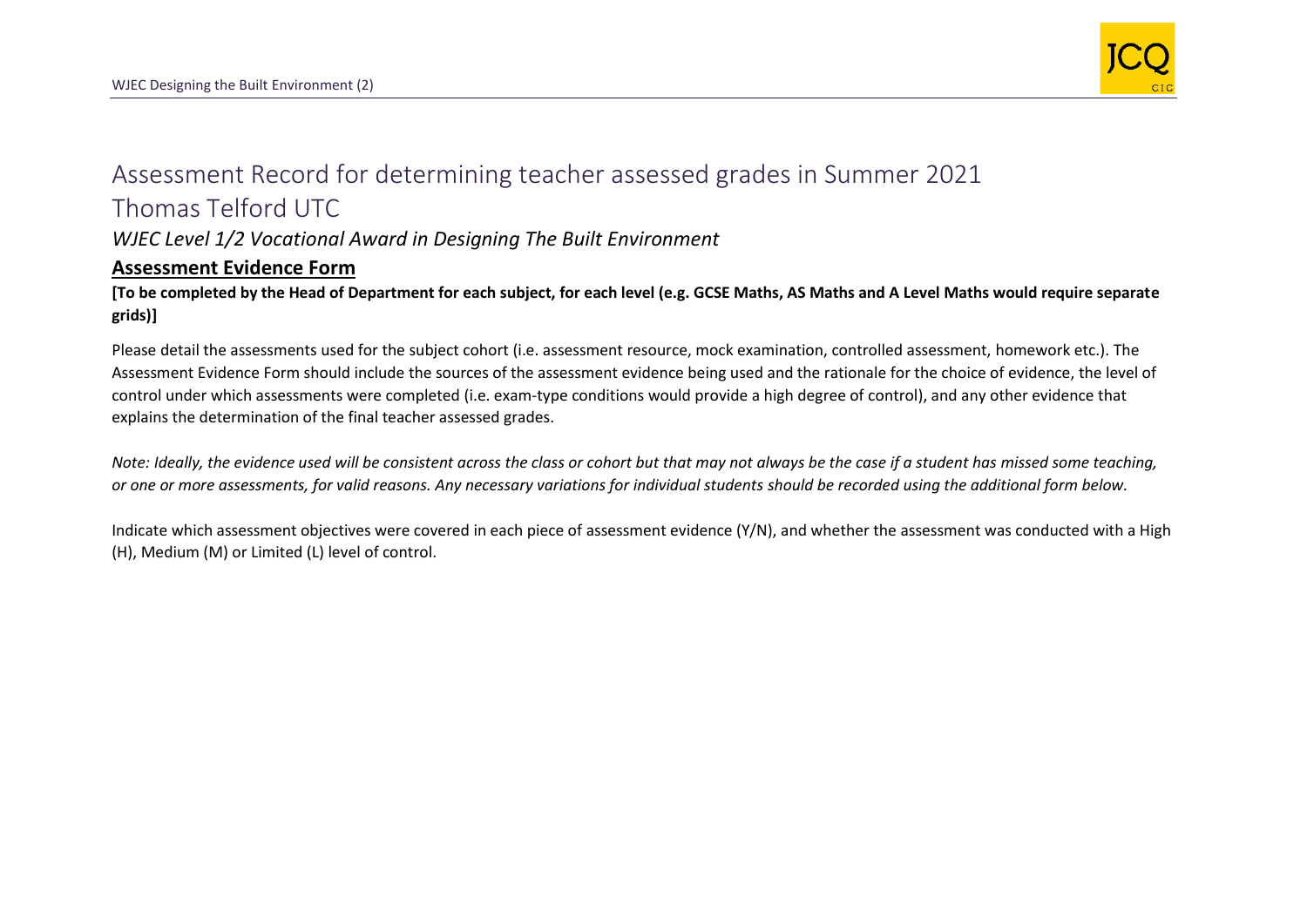

## WJEC Designing the Built Environment (2)

|                                                                                                                                                     | <b>Type of Assessment</b>               | Unit 1: Safety and Security in<br>Construction |                 | Unit 2: Drawing<br><b>Construction Plans</b> |     |                 | Unit 3: Building<br><b>Structures and Materials</b> |              |                 | Level of Control<br>H, M, L |   |
|-----------------------------------------------------------------------------------------------------------------------------------------------------|-----------------------------------------|------------------------------------------------|-----------------|----------------------------------------------|-----|-----------------|-----------------------------------------------------|--------------|-----------------|-----------------------------|---|
|                                                                                                                                                     |                                         | AO1                                            | AO <sub>2</sub> | AO3                                          | AO1 | AO <sub>2</sub> | AO3                                                 | AO1          | AO <sub>2</sub> | AO3                         |   |
| 1. DBE1 - Mock paper<br>completed supplied by<br>WJEC as sample<br>assessment material.<br>Marked by assessor<br>and internally<br>moderated. 2021. | Mock exam under mock exam<br>conditions | $\mathsf{v}$                                   | v               |                                              |     |                 |                                                     |              |                 |                             | H |
| 2. DBE2 - Practice<br>assessment work,<br>mark book entries.<br>2020. (L1P, L2P, L2M,<br>L2D)                                                       | Classwork                               |                                                |                 |                                              | y   | $\mathsf{v}$    | v                                                   |              |                 |                             |   |
| 3. DBE2 - Coursework<br>assessment. Marked<br>by assessor, internally<br>moderated. 2021.<br>(L1P, L2P, L2M, L2D)                                   | Non examined assessment                 |                                                |                 |                                              | v   | $\mathsf{v}$    | v                                                   |              |                 |                             | M |
| 4. DBE3 - Coursework<br>assessment. Marked<br>by assessor, internally<br>moderated. 2021.<br>(L1P, L2P, L2M, L2D)                                   | Non examined assessment                 |                                                |                 |                                              |     |                 |                                                     | $\mathsf{v}$ | y               | $\mathsf{V}$                | H |

|  |  | If an assessment objective has been omitted at subject cohort level please briefly outline the reasons why:- |
|--|--|--------------------------------------------------------------------------------------------------------------|
|--|--|--------------------------------------------------------------------------------------------------------------|

N/A

**Outline the rationale for the choice of assessment evidence used, i.e. why the evidence above was used and how it supported the grading decision:-**